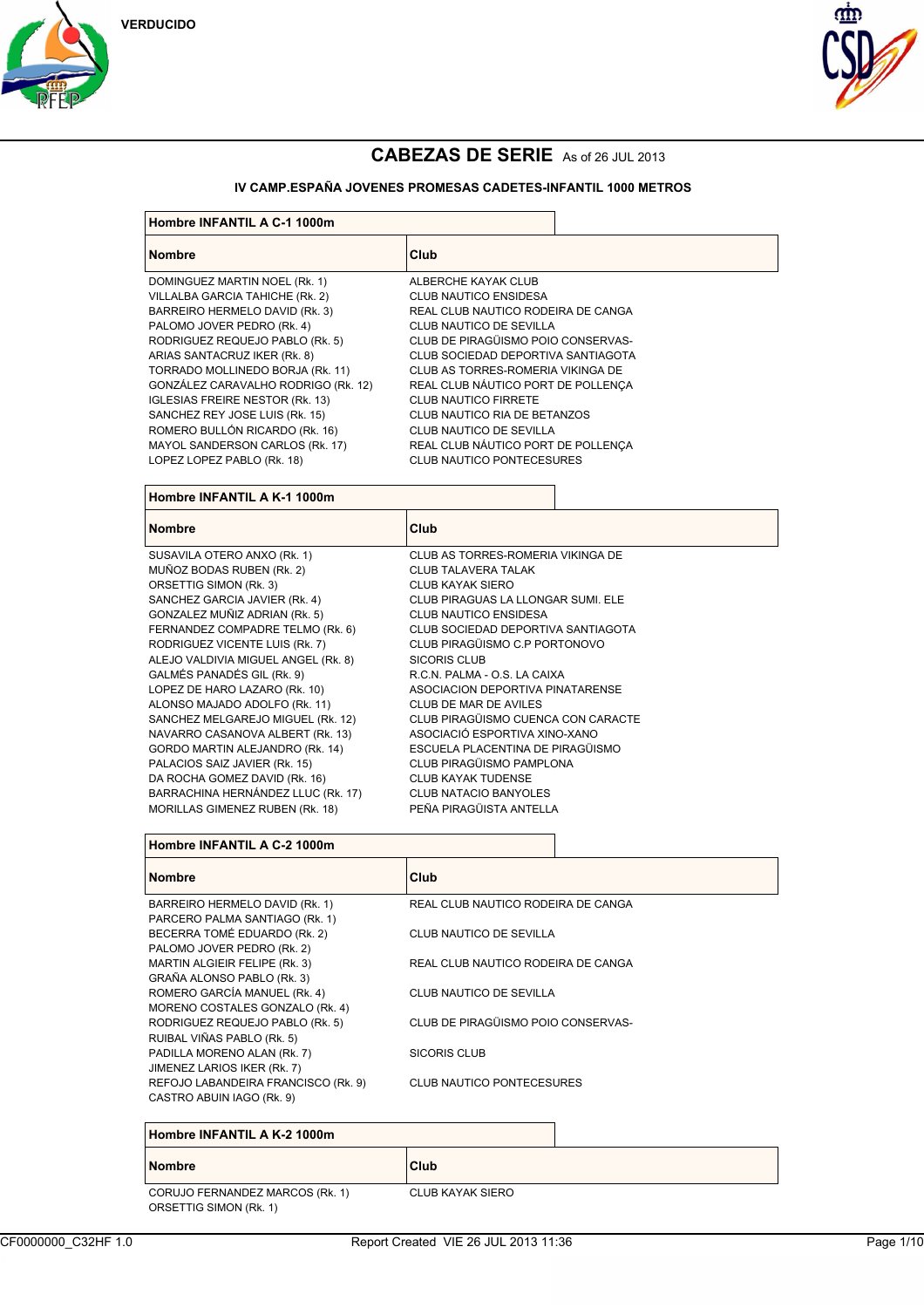





| Club                               |
|------------------------------------|
| CLUB PIRAGUAS LA LLONGAR SUMI. ELE |
|                                    |
| ESCUELA PLACENTINA DE PIRAGÜISMO   |
|                                    |
| CLUB PIRAGÜISMO C.P PORTONOVO      |
|                                    |
| CLUB MADRILEÑO CIENCIAS            |
|                                    |
| CLUB NAUTICO ENSIDESA              |
|                                    |
| <b>CLUB NAUTIC SANT ANTONI</b>     |
|                                    |
| CLUB DE MAR DE AVILES              |
|                                    |
| <b>CLUB NATACIO BANYOLES</b>       |
|                                    |
| JAIRE AVENTURA-LOS RAPIDOS         |
|                                    |
| <b>SICORIS CLUB</b>                |
| ASOCIACIÓ ESPORTIVA XINO-XANO      |
|                                    |
| CLUB PIRAGÜISMO CUENCA CON CARACTE |
|                                    |
| CLUB DE PIRAGÜISMO LIPASAM         |
|                                    |
| CLUB AS TORRES-ROMERIA VIKINGA DE  |
|                                    |
|                                    |

#### **Hombre CADETE C-2 1000m**

| <b>Nombre</b>                                                               | Club                               |
|-----------------------------------------------------------------------------|------------------------------------|
| BERNARDEZ GONZALEZ ALEX (Rk. 1)                                             | CLUB DE PIRAGÜISMO POIO CONSERVAS- |
| SUAREZ ALONSO ADRIAN (Rk. 1)                                                |                                    |
| CALVO MOYA IGNACIO (Rk. 2)                                                  | CLUB ESCUELA PIRAGÜISMO ARANJUEZ   |
| GARRIDO VELASCO ALVARO (Rk. 2)                                              |                                    |
| DASILVA FREIRIA RUBEN (Rk. 3)                                               | <b>CLUB KAYAK TUDENSE</b>          |
| DOMINGUEZ RODRIGUEZ ALFONSO (Rk. 3)                                         |                                    |
| MARTÍN FIJO GONZALO (Rk. 4)                                                 | CLUB NAUTICO DE SEVILLA            |
| LÓPEZ QUINTANO FERNANDO (Rk. 4)                                             |                                    |
| GÓMEZ MIGUEL JOSÉ (Rk. 5)                                                   | REAL CLUB NÁUTICO PORT DE POLLENCA |
| MARTÍNEZ MILA FRANCESC (Rk. 5)                                              |                                    |
| DELGADO VIGUÍN ANTONIO (Rk. 6)                                              | S. DPTIVA, REAL CIRCULO DE LABRADO |
| GAMBOA GONZÁLEZ MIGUEL (Rk. 6)                                              |                                    |
| SANTOS KRUEGUER LUIS FRANCISCO (Rk. 8)                                      | R.C.N. PALMA - O.S. LA CAIXA       |
| LOPEZ SUAREZ ALEJANDRO (Rk. 8)                                              |                                    |
| ALONSO DEL ALAMO CARLOS (Rk. 10)                                            | CLUB ESCUELA PIRAGÜISMO ARANJUEZ   |
| POKORA ALFARO MARC EMILIO (Rk. 10)                                          |                                    |
| ALVAREZ CONSTANTINO ANDRES MANUEL (RK. 10LUB NAUTICO PONTECESURES           |                                    |
| BARREIRO TURNES XACOBO (Rk. 11)                                             |                                    |
| GRAU PRADERA MARC (Rk. 13)                                                  | CLUB PIRAGÜISMO CASTELLDEFELS      |
| RAMIREZ IBAÑEZ CESAR AUGUSTO (Rk. 13)                                       |                                    |
| FRICKE COMELLAS HERMANN WOLFGANG (Rk. 14\$.D. DEL CIRCULO MERCANTIL E INDUS |                                    |
| MARTÍN GARCÉS JESÚS (Rk. 14)                                                |                                    |
| GONZALEZ RODRIGUEZ DAVID (Rk. 15)                                           | ESCUELA PIRAGÜISMO CIUDAD DE PONTE |
| VILAS OTERO ADRIAN (Rk. 15)                                                 |                                    |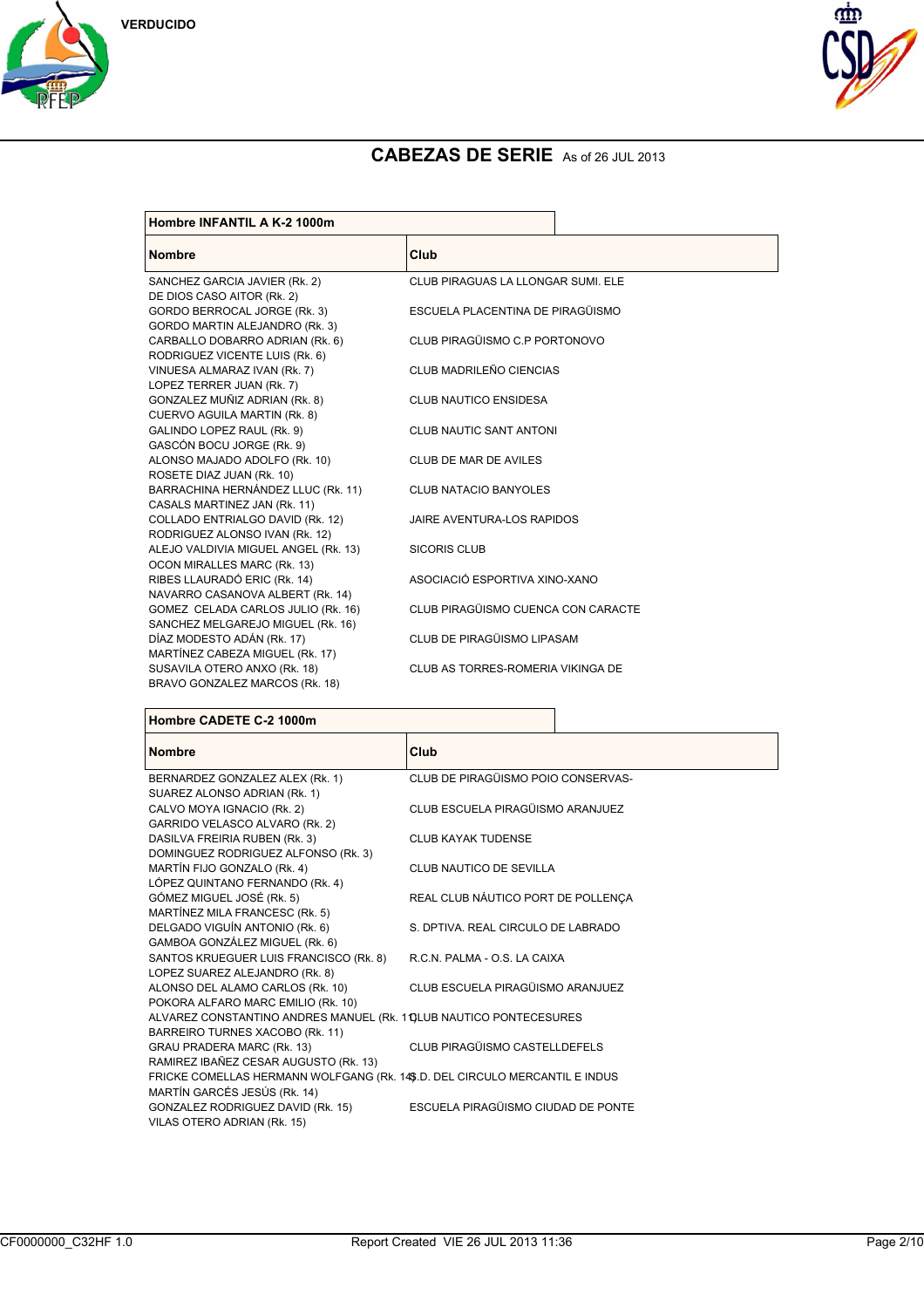





| Hombre CADETE C-2 1000m                                             |                                 |  |
|---------------------------------------------------------------------|---------------------------------|--|
| <b>Nombre</b>                                                       | Club                            |  |
| CABALLERO GARCIA PABLO (Rk. 16)<br>SANTAMARIA SEOANE JORGE (Rk. 16) | REAL GRUPO DE CULTURA COVADONGA |  |
| CABELLO CAVA MIGUEL (Rk. 18)<br>RÍOS PALOMO DANIEL (RK. 18)         | CLUB NAUTICO DE SEVILLA         |  |

| Hombre CADETE K-2 1000m                |                                    |
|----------------------------------------|------------------------------------|
| <b>Nombre</b>                          | Club                               |
| MIRANDA SANCHEZ HUGO (Rk. 1)           | CLUB PIRAGUAS VILLAVICIOSA-EL GAIT |
| VALLINA ABARIA ALEJANDRO (Rk. 1)       |                                    |
| PARDO SERRANO VICTOR (Rk. 2)           | CLUB PIRAGÜISMO CUENCA CON CARACTE |
| TOLEDO ESPINILLA PABLO (Rk. 2)         |                                    |
| BERTOMEU FUMADO DAVID (Rk. 3)          | ASOCIACIÓ ESPORTIVA XINO-XANO      |
| MOR MALDONADO ANDREU (Rk. 3)           |                                    |
| BERMEJO ALONSO FRANISCO JAVIER (Rk. 4) | CLUB POLIDEPORTIVO IUXTANAM-MONTEO |
| RODRIGUEZ BARRENA JORGE (Rk. 4)        |                                    |
| CINTAS MUÑOZ JESÚS DAMIÁN (Rk. 5)      | CLUB ACTIVIDADES NAUTICAS ESLORA   |
| HERRERA LARIOS MANUEL (Rk. 5)          |                                    |
| GARCIA DIAZ ANGEL (Rk. 6)              | CLUB ESCUELA PIRAGÜISMO ARANJUEZ   |
| SAAVEDRA BONET SAMUEL (Rk. 6)          |                                    |
| GEREKA GOIENETXE UNAI (Rk. 7)          | CLUB ITXAS-GAIN KIROL ELKARTEA     |
| BARRUETABEÑA AMILIBIA IMANOL (Rk. 7)   |                                    |
| COMPTE ARBAT ARIA (Rk. 8)              | <b>CLUB NATACIO BANYOLES</b>       |
| SERRAT REYES PERE (Rk. 8)              |                                    |
| CUADROS OTERO ALEJANDRO (Rk. 9)        | CLUB FLUVIAL DE LUGO               |
| VILA MUÑOZ NOE (Rk. 9)                 |                                    |
| BARRACHINA HERNANDEZ POL (Rk. 11)      | CLUB NATACIO BANYOLES              |
| ARBEOLA ROVIRA ESTEVE (Rk. 11)         |                                    |
| SOPENA AVILA DANIEL (Rk. 12)           | CLUB DE PIRAGÜISMO LIPASAM         |
| TARIFA BUENO SAMUEL (Rk. 12)           |                                    |
| MAS RAMIS MIGUEL ÁNGEL (Rk. 14)        | R.C.N. PALMA - O.S. LA CAIXA       |
| CERVANTES PONS ANDRES (Rk. 14)         |                                    |
| ÁVILA ABAD JORGE (Rk. 15)              | CLUB NAUTICO DE SEVILLA            |
| MARÍN SÁNCHEZ DAVID DANIEL (Rk. 15)    |                                    |
| CRAVIOTTO NOGUÉ HECTOR (Rk. 16)        | <b>SICORIS CLUB</b>                |
| GARCIA ROBADOR ALEIX (Rk. 16)          |                                    |
| FERNANDEZ LOPEZ EMILIO (Rk. 17)        | CLUB PIRAGUAS LA LLONGAR SUMI. ELE |
| CIMENTADA ALVAREZ ANDRES (Rk. 17)      |                                    |
| ABELLEIRA LAMELA ANGEL (Rk. 18)        | REAL CLUB MARITIMO DE HUELVA       |
| ALONSO ZAFRA ALBERTO (Rk. 18)          |                                    |

| Hombre INFANTIL B C-1 1000m            |                                    |
|----------------------------------------|------------------------------------|
| <b>Nombre</b>                          | Club                               |
| JIMENEZ LARIOS IKER (RK. 1)            | SICORIS CLUB                       |
| ARANGUREN ABEIGON IGNACIO (Rk. 2)      | ESCUELA PIRAGÜISMO CIUDAD DE PONTE |
| REY LOPEZ MARIO (Rk. 3)                | CLUB NAUTICO RIA DE BETANZOS       |
| DURO PICHEL JAIME (Rk. 4)              | ESCUELA PIRAGÜISMO CIUDAD DE PONTE |
| LOPEZ NUÑEZ ALVARO (Rk. 5)             | ESCUELA PIRAGÜISMO CIUDAD DE PONTE |
| GARCIA GARCIA JESUS (Rk. 6)            | CLUB AS TORRES-ROMERIA VIKINGA DE  |
| GOMEZ FERNANDEZ LUCAS EZEQUIEL (Rk. 7) | ESCUELA PIRAGÜISMO CIUDAD DE PONTE |
| GRECIANO TELLO RAFAEL (Rk. 10)         | CLUB NAUTICO DE SEVILLA            |
| RODRIGUEZ ABUIN MARIO (Rk. 12)         | <b>CLUB NAUTICO PONTECESURES</b>   |
| JAMARDO PAZ ALEJANDRO (Rk. 13)         | <b>CLUB NAUTICO PONTECESURES</b>   |
| MOUTAHIR AYOUB (Rk. 14)                | ASOCIACION DEPORTIVA PINATARENSE   |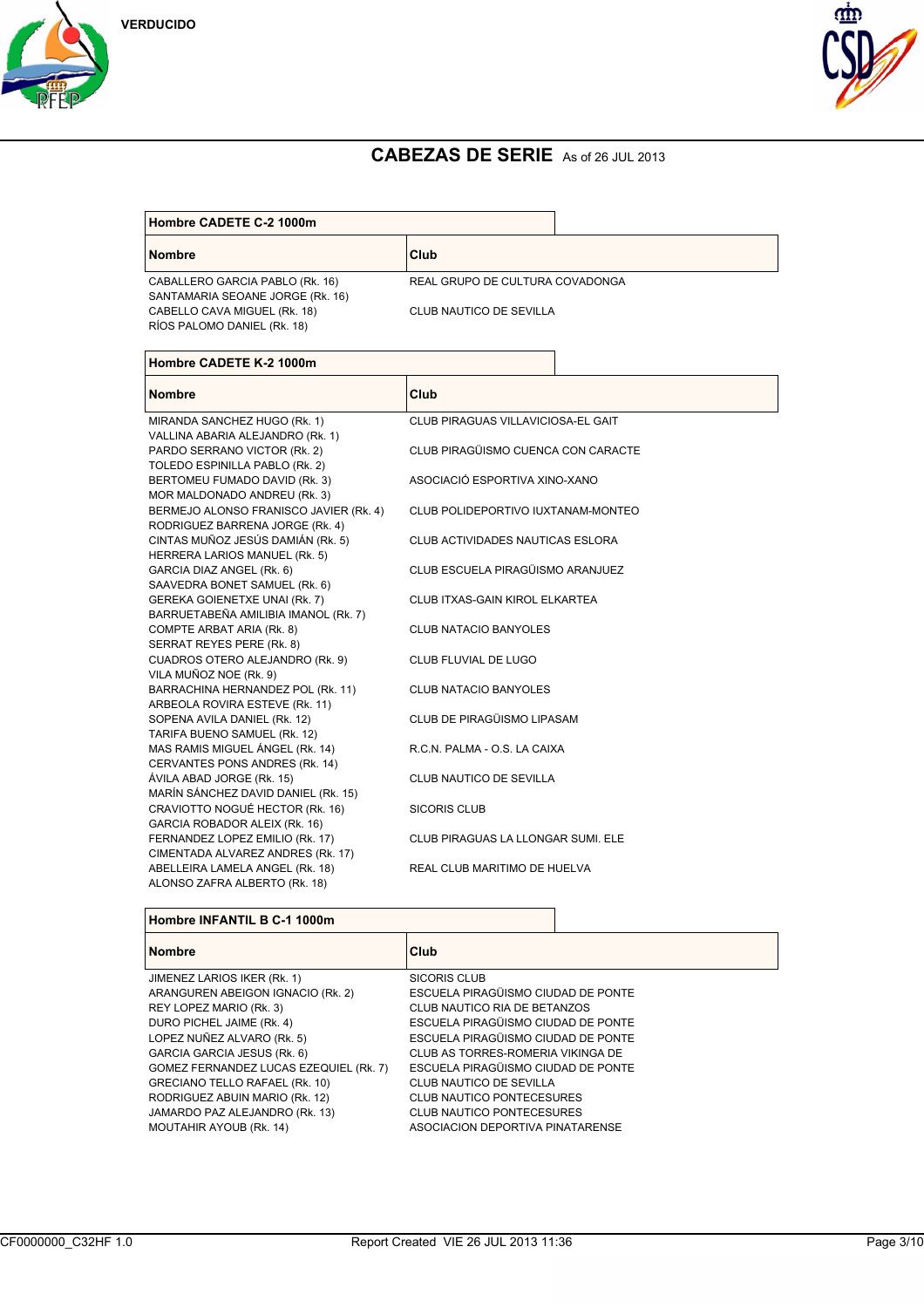



| Hombre INFANTIL B C-1 1000m |  |  |
|-----------------------------|--|--|
|                             |  |  |

**Nombre Club**

GARCÍA DE SERAS ÁLVARO (Rk. 16) CLUB NAUTICO DE SEVILLA

| <b>Nombre</b>                          | Club                               |
|----------------------------------------|------------------------------------|
| ARANGUREN ABEIGON IGNACIO (Rk. 2)      | ESCUELA PIRAGÜISMO CIUDAD DE PONTE |
| LOPEZ NUÑEZ ALVARO (Rk. 2)             |                                    |
| DURO PICHEL JAIME (Rk. 3)              | ESCUELA PIRAGÜISMO CIUDAD DE PONTE |
| GOMEZ FERNANDEZ LUCAS EZEQUIEL (Rk. 3) |                                    |
| OCHOA PIÑEIRO ELOI (Rk. 4)             | CLUB BREOGAN DO GROVE              |
| BENAVIDES ALVAREZ TOMAS (Rk. 4)        |                                    |
| GARCIA GARCIA JESUS (Rk. 6)            | CLUB AS TORRES-ROMERIA VIKINGA DE  |
| BOUZON CASCALLAR GUILLERMO (Rk. 6)     |                                    |
| BERNAL BLANCO DAVID (Rk. 7)            | <b>CLUB NAUTICO PONTECESURES</b>   |
| SAN MARTIN DOMINGUEZ UXIO (Rk. 7)      |                                    |
| GONZALEZ SOTO CARLOS (Rk. 8)           | CLUB DE PIRAGÜISMO POIO CONSERVAS- |
| LORENZO COUTO ALBERTO (RK. 8)          |                                    |
| MEIS FRAGA MANUEL (Rk. 9)              | CLUB BREOGAN DO GROVE              |
| CONDE PIÑEIRO DAVID (Rk. 9)            |                                    |

**Hombre INFANTIL B K-1 1000m**

| <b>Nombre</b>                          | Club                               |
|----------------------------------------|------------------------------------|
| SILVA VIEIRA FRANCISCO (Rk. 1)         | CLUB PIRAGÜISMO C.P PORTONOVO      |
| VILLANUEVA RODRIGUEZ SAMUEL (Rk. 2)    | CLUB PIRAGÜISMO VERDUCIDO-PONTILLO |
| <b>GONZALEZ MULET GUILLEM (RK. 3)</b>  | ASOCIACIÓ ESPORTIVA XINO-XANO      |
| FERNÁNDEZ RUIZ CARLOS (Rk. 4)          | S.D. DEL CIRCULO MERCANTIL E INDUS |
| RODRIGUEZ ALONSO IVAN (Rk. 5)          | JAIRE AVENTURA-LOS RAPIDOS         |
| RIBEIRO SANJORGE DAVID (Rk. 6)         | CLUB PIRAGÜISMO C.P PORTONOVO      |
| ALLICA DEL RIO JAIME (Rk. 7)           | A.D. PIRAGÜISMO SANTANDER-BODEGAS  |
| FERNÁNDEZ ARAMENDÍA GAIZKA (Rk. 8)     | CLUB PIRAGÜISMO PAMPLONA           |
| CARRERA CARRILLO DANIEL (Rk. 9)        | CLUB LOS DELFINES DE CEUTA         |
| RENILLA GARCIA MARCOS (Rk. 10)         | HOTEL CONVENTO I - PIRAGÜISMO DUER |
| GARCIA VILLAVERDE DIEGO (Rk. 11)       | CLUB PIRAGÜISMO VERDUCIDO-PONTILLO |
| LOPEZ TERRER JUAN (Rk. 12)             | CLUB MADRILEÑO CIENCIAS            |
| LÓPEZ MUGUERZA SEBASTIÁN (Rk. 13)      | CLUB PIRAGÜISMO PAMPLONA           |
| ARGÜELLO JUNQUERA ALVARO (Rk. 14)      | <b>CLUB NAUTICO ENSIDESA</b>       |
| SABARIS VIEITEZ VALENTIN (Rk. 15)      | CLUB PIRAGÜISMO VERDUCIDO-PONTILLO |
| SOLÍS PALOMO PABLO (RK. 17)            | S.D. DEL CIRCULO MERCANTIL E INDUS |
| FERREIROS RODRIGUEZ FRANCISCO (Rk. 18) | CLUB PIRAGÜISMO VERDUCIDO-PONTILLO |
|                                        |                                    |

| Hombre INFANTIL B K-2 1000m |  |  |  |  |
|-----------------------------|--|--|--|--|
|-----------------------------|--|--|--|--|

| <b>Nombre</b>                         | <b>Club</b>                       |
|---------------------------------------|-----------------------------------|
| RIBEIRO SANJORGE DAVID (RK. 1)        | CLUB PIRAGÜISMO C.P PORTONOVO     |
| SILVA VIEIRA FRANCISCO (Rk. 1)        |                                   |
| SIMARRO GOMEZ PABLO (Rk. 2)           | C.D.B. PIRAGUAMADRID              |
| LAZARO MARTIN GUILLERMO (Rk. 2)       |                                   |
| FERNÁNDEZ ARAMENDÍA GAIZKA (Rk. 3)    | CLUB PIRAGÜISMO PAMPLONA          |
| LÓPEZ MUGUERZA SEBASTIÁN (Rk. 3)      |                                   |
| ALLICA DEL RIO JAIME (Rk. 4)          | A.D. PIRAGÜISMO SANTANDER-BODEGAS |
| CASTILLO PEÑA ALEJANDRO (Rk. 4)       |                                   |
| <b>GONZALEZ MULET GUILLEM (RK. 5)</b> | ASOCIACIÓ ESPORTIVA XINO-XANO     |
| LAZURENKO VLADISLAV (Rk. 5)           |                                   |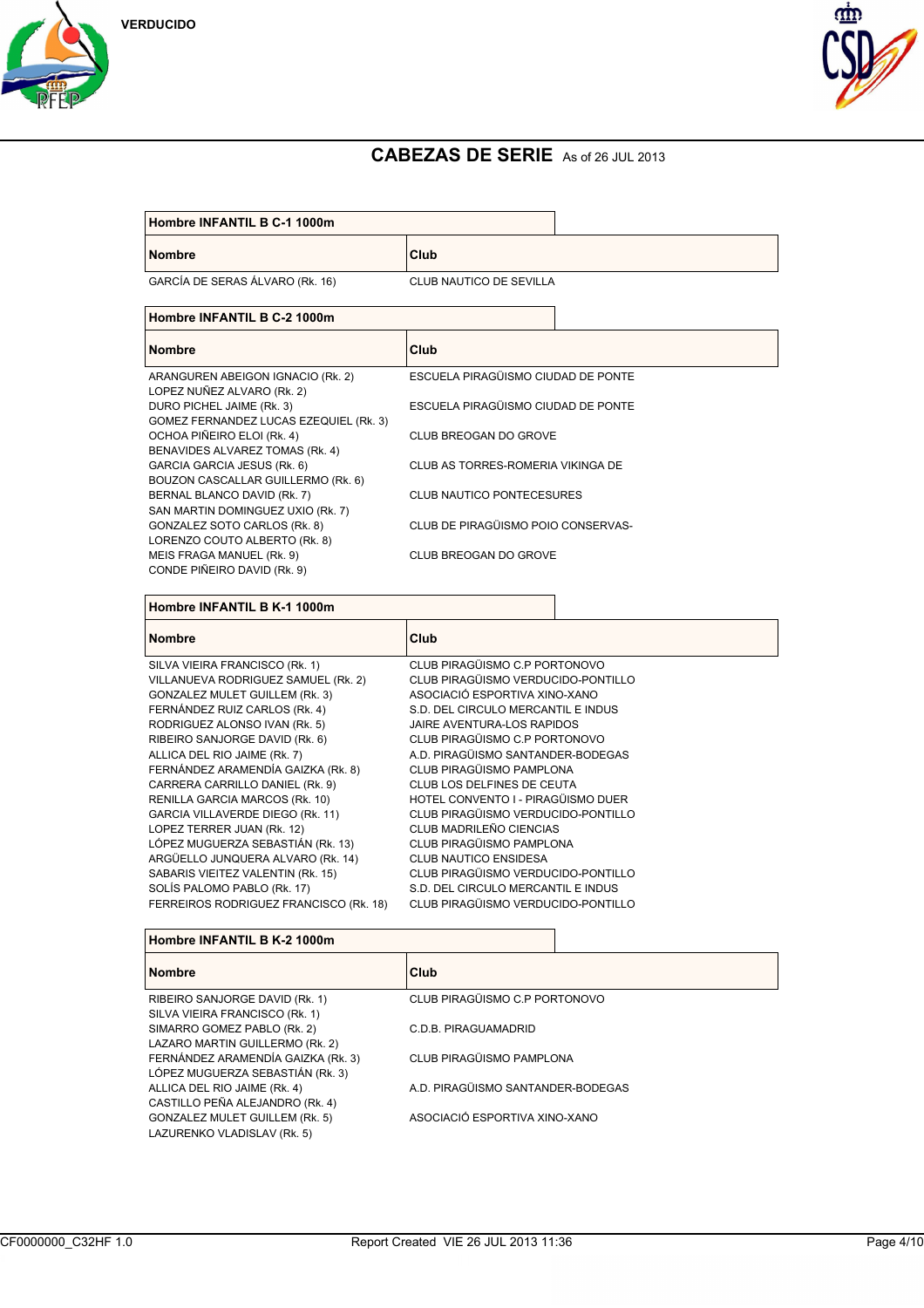





| Hombre INFANTIL B K-2 1000m                                        |                                    |  |
|--------------------------------------------------------------------|------------------------------------|--|
| <b>Nombre</b>                                                      | Club                               |  |
| GUINEA RUIZ RAMIRO (Rk. 6)                                         | REAL CLUB MARITIMO DE HUELVA       |  |
| GARCÍA HEREDIA JAIRO (Rk. 6)                                       |                                    |  |
| FERNÁNDEZ RUIZ CARLOS (Rk. 7)                                      | S.D. DEL CIRCULO MERCANTIL E INDUS |  |
| SOLÍS PALOMO PABLO (Rk. 7)                                         |                                    |  |
| GONZALEZ DE DIOS ALVARO (Rk. 8)                                    | CLUB PIRAGUAS LA LLONGAR SUMI. ELE |  |
| FERNANDEZ ISLA BORJA (Rk. 8)                                       |                                    |  |
| FERREIROS RODRIGUEZ FRANCISCO (Rk. 9)                              | CLUB PIRAGÜISMO VERDUCIDO-PONTILLO |  |
| GARCIA VILLAVERDE DIEGO (Rk. 9)                                    |                                    |  |
| FERNANDEZ FREIRE IVAN (Rk. 10)                                     | CLUB NAUTICO RIA DE BETANZOS       |  |
| FERNANDEZ RAMOS SERGIO (Rk. 10)                                    |                                    |  |
| TRIÑANES LOPEZ SERGIO (Rk. 11)                                     | CLUB PIRAGÜISMO RIAS BAIXAS-NAUTIC |  |
| FIGUEIRIDO BLANCO PABLO (Rk. 11)                                   |                                    |  |
| RUIZ NOVO JOSÉ MARÍA (Rk. 12)                                      | CLUB NAUTICO DE SEVILLA            |  |
| SÁNCHEZ LECHUGA MOISÉS (Rk. 12)<br>GOMEZ RODRIGUEZ EKAITZ (Rk. 13) | CLUB SOCIEDAD DEPORTIVA SANTIAGOTA |  |
| PEREZ LASA JOSEBA (Rk. 13)                                         |                                    |  |
| COLOMO ZABALA GORKA (Rk. 14)                                       | CLUB DONOSTIA KAYAK K.E.           |  |
| URRETABIZKAIA MARTIN JON (Rk. 14)                                  |                                    |  |
| ALVAREZ VAZQUEZ ALEJANDRO (Rk. 15)                                 | CLUB DEPORTIVO LOS GORILAS DE CAND |  |
| GONZALEZ CUESTA ANTONO (Rk. 15)                                    |                                    |  |
| GARCIA ROMERO NICOLAS (Rk. 16)                                     | ESCUELA PIRAGÜISMO CIUDAD DE PONTE |  |
| PONTE BAQUERO RAUL (Rk. 16)                                        |                                    |  |
| MARTINEZ GONZALEZ JULIO (Rk. 17)                                   | CLUB PIRAGÜISMO CUENCA CON CARACTE |  |
| MARTINEZ MONTEAGUDO PABLO (Rk. 17)                                 |                                    |  |
| ARENAS GALLARDO JOSÉ MIGUEL (Rk. 18)                               | REAL CLUB MARITIMO DE HUELVA       |  |
| CARPIO CASTELLANO ANTONIO DAVID (Rk. 18)                           |                                    |  |

## **Hombre (\*)CADETE A C-1 1000m**

| <b>Nombre</b>                                                       | Club                               |
|---------------------------------------------------------------------|------------------------------------|
| BERNARDEZ GONZALEZ ALEX (Rk. 1)                                     | CLUB DE PIRAGÜISMO POIO CONSERVAS- |
| <b>GALBAN LESENDE PEDRO (Rk. 2)</b>                                 | CLUB AS TORRES-ROMERIA VIKINGA DE  |
| DOMINGUEZ RODRIGUEZ ALFONSO (Rk. 3)                                 | <b>CLUB KAYAK TUDENSE</b>          |
| MARTÍN FIJO GONZALO (RK. 4)                                         | CLUB NAUTICO DE SEVILLA            |
| CALVO MOYA IGNACIO (Rk. 5)                                          | CLUB ESCUELA PIRAGÜISMO ARANJUEZ   |
| GARRIDO VELASCO ALVARO (Rk. 6)                                      | CLUB ESCUELA PIRAGÜISMO ARANJUEZ   |
| ALONSO ALONSO ALEJANDRO (Rk. 7)                                     | ASOCIACIÓN ATLETICA AVILESINA      |
| LOPEZ SUAREZ ALEJANDRO (Rk. 8)                                      | R.C.N. PALMA - O.S. LA CAIXA       |
| LÓPEZ QUINTANO FERNANDO (RK. 9)                                     | CLUB NAUTICO DE SEVILLA            |
| ALVAREZ CONSTANTINO ANDRES MANUEL (Rk. 100 LUB NAUTICO PONTECESURES |                                    |
| GONZALEZ RODRIGUEZ DAVID (Rk. 11)                                   | ESCUELA PIRAGÜISMO CIUDAD DE PONTE |
| DASILVA FREIRIA RUBEN (Rk. 12)                                      | <b>CLUB KAYAK TUDENSE</b>          |
| FERNANDEZ FERNANDEZ KEVIN (Rk. 13)                                  | CLUB NAUTICO ENSIDESA              |
| GAMBOA GONZÁLEZ MIGUEL (Rk. 14)                                     | S. DPTIVA, REAL CIRCULO DE LABRADO |
| GÓMEZ MIGUEL JOSÉ (Rk. 15)                                          | REAL CLUB NÁUTICO PORT DE POLLENÇA |
| MILLAN PEREZ ABEL (Rk. 16)                                          | <b>CENTRO NATACION HELIOS</b>      |
| BARREIRO TURNES XACOBO (Rk. 18)                                     | <b>CLUB NAUTICO PONTECESURES</b>   |

## **Hombre (\*)CADETE A K-1 1000m**

| <b>Nombre</b>                          | <b>Club</b>                        |
|----------------------------------------|------------------------------------|
| LECUMBERRI PASTOR RAMÓN (Rk. 1)        | CLUB NAUTICO DE SEVILLA            |
| PRIETO RODRIGUEZ MAURO (Rk. 2)         | REAL CLUB NAUTICO RODEIRA DE CANGA |
| BERMEJO ALONSO FRANISCO JAVIER (Rk. 3) | CLUB POLIDEPORTIVO IUXTANAM-MONTEO |
| BEJO DE LA FUENTE BORJA (Rk. 4)        | CLUB NAUTICO O MUIÑO DE RIBADUMIA  |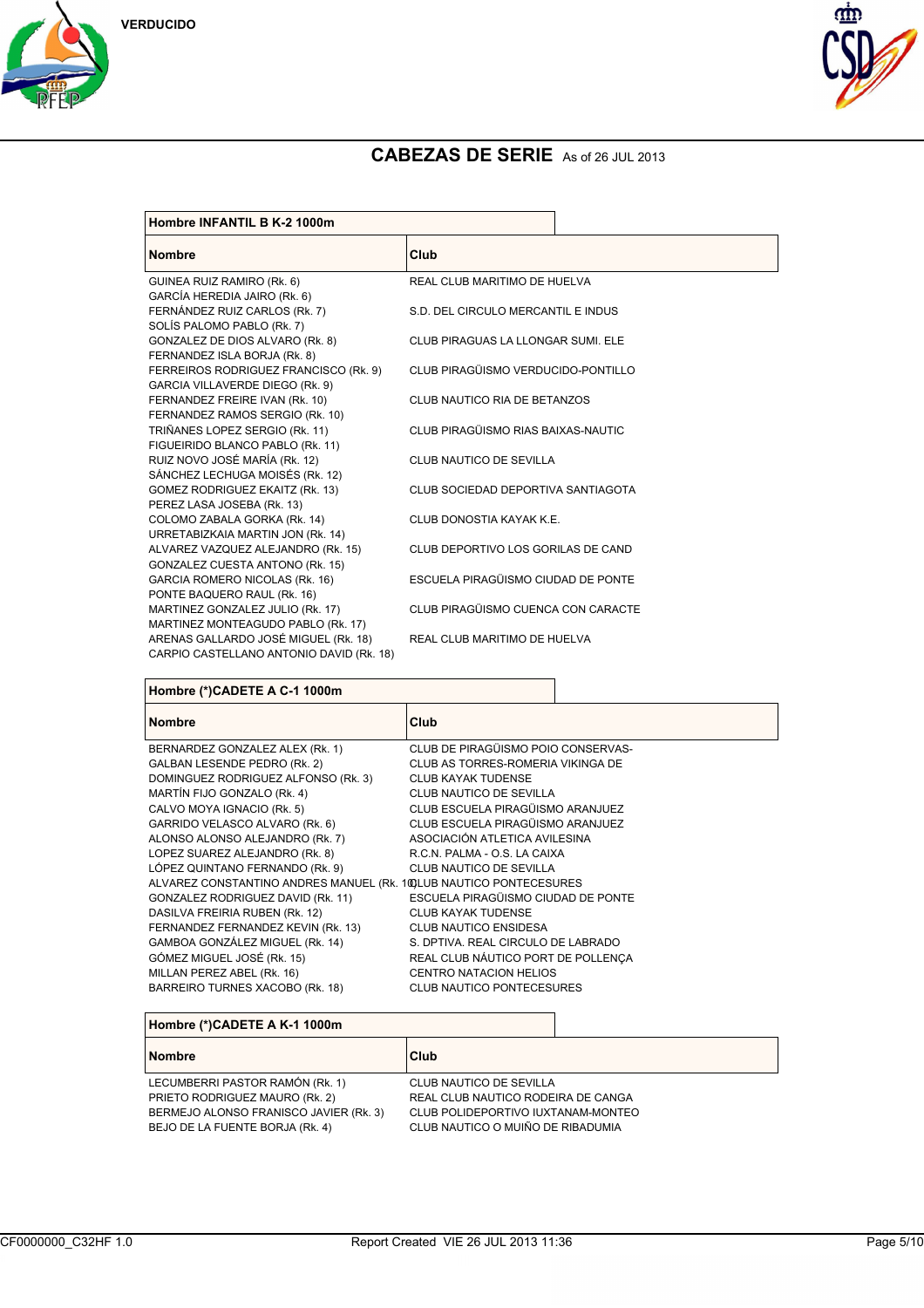





| Hombre (*)CADETE A K-1 1000m             |                                    |  |
|------------------------------------------|------------------------------------|--|
| <b>Nombre</b>                            | Club                               |  |
| MOR MALDONADO ANDREU (Rk. 5)             | ASOCIACIÓ ESPORTIVA XINO-XANO      |  |
| GOMEZ GONZALEZ JOSE LUIS (Rk. 6)         | CLUB LOS DELFINES DE CEUTA         |  |
| BERTOMEU FUMADO DAVID (Rk. 7)            | ASOCIACIÓ ESPORTIVA XINO-XANO      |  |
| MONTEAGUDO MORAÑA IAGO (Rk. 8)           | CLUB NAVAL DE PONTEVEDRA           |  |
| CINTAS MUÑOZ JESÚS DAMIÁN (Rk. 9)        | CLUB ACTIVIDADES NAUTICAS ESLORA   |  |
| MENENDEZ ALVAREZ DANIEL (Rk. 10)         | CLUB DEPORTIVO BASICO LOS CUERVOS  |  |
| SAAVEDRA BONET SAMUEL (Rk. 11)           | CLUB ESCUELA PIRAGÜISMO ARANJUEZ   |  |
| SERRAT REYES PERE (Rk. 12)               | <b>CLUB NATACIO BANYOLES</b>       |  |
| CUADROS OTERO ALEJANDRO (Rk. 13)         | CLUB FLUVIAL DE LUGO               |  |
| TOLEDO ESPINILLA PABLO (Rk. 14)          | CLUB PIRAGÜISMO CUENCA CON CARACTE |  |
| HERRERA LARIOS MANUEL (Rk. 15)           | CLUB ACTIVIDADES NAUTICAS ESLORA   |  |
| LIBERAL MARTINEZ ALBERT (Rk. 16)         | CLUB PIRAGÜISMO CASTELLDEFELS      |  |
| NOVAL CUETO JAIME (RK. 18)               | <b>CLUB KAYAK SIERO</b>            |  |
| Hombre (*)CADETE B C-1 1000m             |                                    |  |
|                                          |                                    |  |
| <b>Nombre</b>                            | Club                               |  |
| GOMEZ GRACIA RAMON MANUEL (Rk. 1)        | ASOCIACION DEPORTIVA PINATARENSE   |  |
| MARTÍNEZ MILA FRANCESC (Rk. 2)           | REAL CLUB NÁUTICO PORT DE POLLENÇA |  |
| MONDRAGON GALBAN LORENZO (Rk. 3)         | CLUB DE PIRAGÜISMO RIANXO - CONSER |  |
| POKORA ALFARO MARC EMILIO (Rk. 4)        | CLUB ESCUELA PIRAGÜISMO ARANJUEZ   |  |
| ALONSO DEL ALAMO CARLOS (Rk. 5)          | CLUB ESCUELA PIRAGÜISMO ARANJUEZ   |  |
| RIVADEMAR OUTEDA ADRIAN (Rk. 6)          | CLUB BREOGAN DO GROVE              |  |
| HERRADA PÉREZ JAVIER (Rk. 7)             | CLUB NAUTICO DE SEVILLA            |  |
| SALDAÑA PORFLIT PABLO (Rk. 8)            | ALBERCHE KAYAK CLUB                |  |
| PALOMO JOVER MIGUEL (Rk. 9)              | CLUB NAUTICO DE SEVILLA            |  |
| GARCIA SANJUAN DAVID (Rk. 10)            | <b>CLUB NAUTICO FIRRETE</b>        |  |
| DELGADO VIGUÍN ANTONIO (RK. 11)          | S. DPTIVA. REAL CIRCULO DE LABRADO |  |
| FERNANDEZ CASAIS RUBEN (Rk. 12)          | CLUB PIRAGÜISMO RIAS BAIXAS-NAUTIC |  |
| SANTIAGO HENARES SERGIO (Rk. 13)         | CLUB ESCUELA PIRAGÜISMO ARANJUEZ   |  |
| GARCIA SAMPEDRO ALEJANDRO (Rk. 14)       | <b>CLUB KAYAK TUDENSE</b>          |  |
| GARCIA POUSO ABRAHAM (Rk. 15)            | CLUB NAUTICO O MUIÑO DE RIBADUMIA  |  |
| CONESA GONZALEZ JESUS (Rk. 17)           | ASOCIACION DEPORTIVA PINATARENSE   |  |
| Hombre (*)CADETE B K-1 1000m             |                                    |  |
| <b>Nombre</b>                            | Club                               |  |
|                                          |                                    |  |
| PARDO SERRANO VICTOR (RK. 1)             | CLUB PIRAGÜISMO CUENCA CON CARACTE |  |
| BENAVIDES LOPEZ DE AYALA GONZALO (Rk. 2) | REAL CLUB NÁUTICO PORT DE POLLENÇA |  |
| CORTÉS ERDOZAIN JUAN SEBASTIÁN (Rk. 3)   | S. DPTIVA. REAL CIRCULO DE LABRADO |  |
| CARUS SAN MARTIN JOSE (Rk. 4)            | JAIRE AVENTURA-LOS RAPIDOS         |  |
| ABELLEIRA LAMELA ANGEL (Rk. 5)           | REAL CLUB MARITIMO DE HUELVA       |  |
| FERNANDEZ LOPEZ EMILIO (Rk. 6)           | CLUB PIRAGUAS LA LLONGAR SUMI. ELE |  |
| GORROTXATEGI SUSPERREGI AITOR (Rk. 7)    | CLUB SOCIEDAD DEPORTIVA SANTIAGOTA |  |
| PRADA PEREZ ADRIAN (Rk. 8)               | CLUB FLUVIAL O BARCO               |  |
| ALONSO ZAFRA ALBERTO (Rk. 9)             | REAL CLUB MARITIMO DE HUELVA       |  |
| PEREZ SANTOS NESTOR (Rk. 10)             | HOTEL CONVENTO I - PIRAGÜISMO DUER |  |
| ERPEN ARQUERONS MARTIN (Rk. 11)          | C.D.B. PIRAGUAMADRID               |  |
| CALO OLIVEIRA SERGIO (Rk. 12)            | CLUB PIRAGÜISMO RIAS BAIXAS-NAUTIC |  |
| TORRES SAIZ IGNACIO (Rk. 13)             | R.C.N. PALMA - O.S. LA CAIXA       |  |
| CERVANTES PONS ANDRES (Rk. 14)           | R.C.N. PALMA - O.S. LA CAIXA       |  |
| GASTALDO ARIZA RAIMON (Rk. 15)           | CLUB PIRAGÜISMO SILLA              |  |
| PEREZ DOMINGUEZ MIGUEL ANGEL (Rk. 16)    | CLUB PIRAGÜISMO CAMBADOS           |  |
| CAPIN CERRA FRANCISCO (Rk. 17)           | SOCIEDAD CULTURAL Y DEPORTIVA RIBA |  |
| LÓPEZ FENOLL ROQUE (Rk. 18)              | CLUB NAUTICO DE SEVILLA            |  |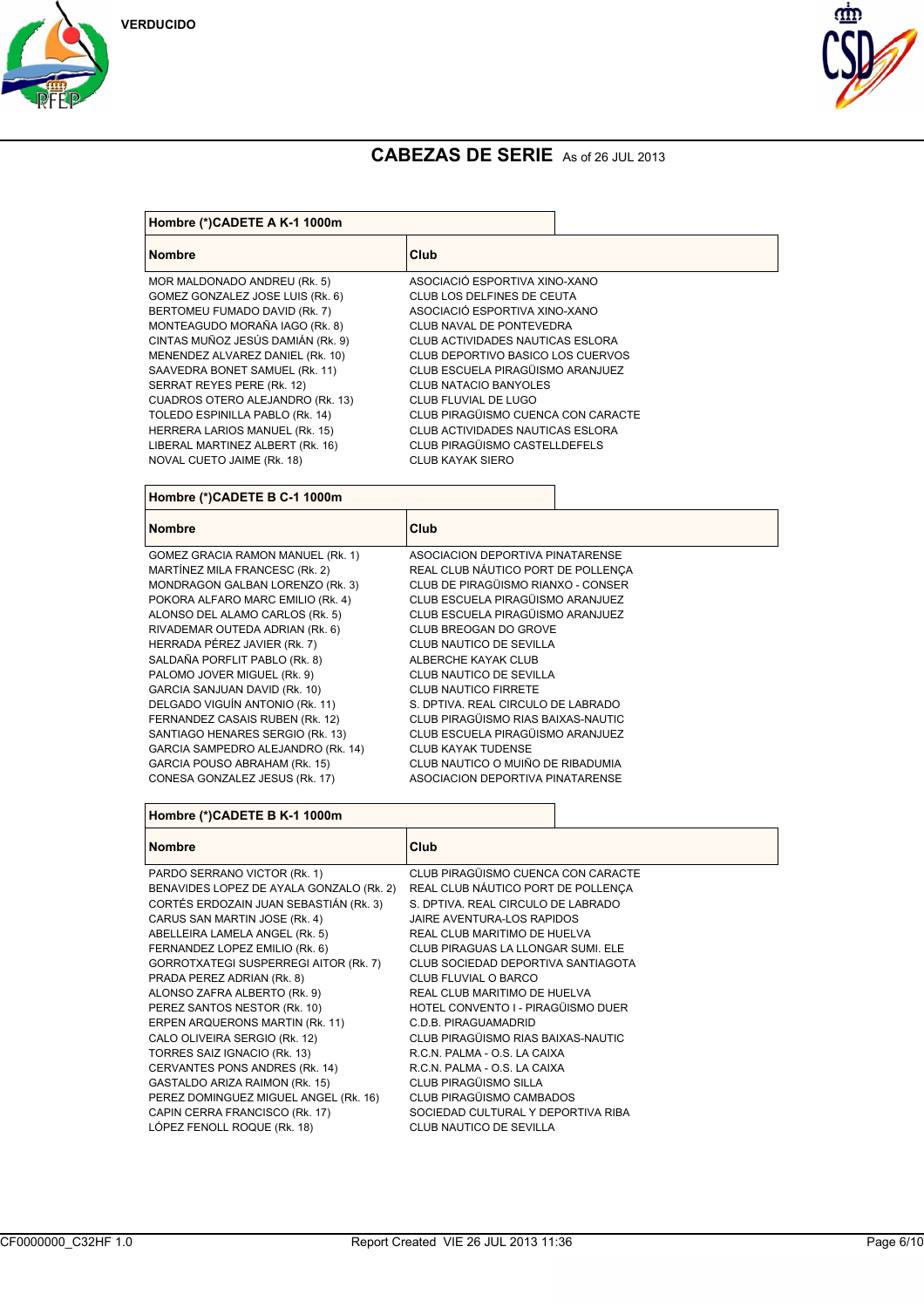



| Hombre (*)CADETE B K-1 1000m                                                                                                                                                                                                                                                                                                                                                                                                                                                                             |                                                                                                                                                                                                                                                                                                                                                                                                                                                                                                |  |
|----------------------------------------------------------------------------------------------------------------------------------------------------------------------------------------------------------------------------------------------------------------------------------------------------------------------------------------------------------------------------------------------------------------------------------------------------------------------------------------------------------|------------------------------------------------------------------------------------------------------------------------------------------------------------------------------------------------------------------------------------------------------------------------------------------------------------------------------------------------------------------------------------------------------------------------------------------------------------------------------------------------|--|
| <b>Nombre</b>                                                                                                                                                                                                                                                                                                                                                                                                                                                                                            | Club                                                                                                                                                                                                                                                                                                                                                                                                                                                                                           |  |
| Mujer INFANTIL A C-1 1000m                                                                                                                                                                                                                                                                                                                                                                                                                                                                               |                                                                                                                                                                                                                                                                                                                                                                                                                                                                                                |  |
| <b>Nombre</b>                                                                                                                                                                                                                                                                                                                                                                                                                                                                                            | Club                                                                                                                                                                                                                                                                                                                                                                                                                                                                                           |  |
| JACOME COUTO ANTIA (Rk. 1)<br>VAZQUEZ SEGADE ANDREA (Rk. 2)<br>RUBIO BARQUERO SOLEDAD (Rk. 3)<br>PEREZ FERNANDEZ ANIA (Rk. 4)<br>BETETA VICTORIA (Rk. 5)<br>GIMENEZ MILLA MARIA MERCEDES (Rk. 6)<br>DIAZ SARTAL IRIA (Rk. 7)                                                                                                                                                                                                                                                                             | ESCUELA PIRAGÜISMO CIUDAD DE PONTE<br>CLUB PIRAGÜISMO RIAS BAIXAS-NAUTIC<br>CLUB PIRAGÜISMO BADAJOZ<br>CLUB SOCIEDAD DEPORTIVA SANTIAGOTA<br>REAL CLUB NÁUTICO PORT DE POLLENCA<br>REAL CLUB NÁUTICO PORT DE POLLENÇA<br>ESCUELA PIRAGÜISMO CIUDAD DE PONTE                                                                                                                                                                                                                                    |  |
| Mujer INFANTIL A K-1 1000m                                                                                                                                                                                                                                                                                                                                                                                                                                                                               |                                                                                                                                                                                                                                                                                                                                                                                                                                                                                                |  |
| <b>Nombre</b>                                                                                                                                                                                                                                                                                                                                                                                                                                                                                            | Club                                                                                                                                                                                                                                                                                                                                                                                                                                                                                           |  |
| TIRADO DOTOR TERESA (Rk. 1)<br>GARCIA OTERO ANDREA (Rk. 2)<br>TOLEDO ESPINILLA ARANTZA (RK. 3)<br>LOPEZ PINOS MARIA (Rk. 4)<br>REINA RAMIREZ MIREYA (Rk. 5)<br>LORENZO GARCIA ALBA (Rk. 6)<br>HERNANDEZ HARO MARIA (Rk. 7)<br>PARDO MAS BARBARA (Rk. 8)<br>MC DERMOTT SARAGH KATIE (Rk. 9)<br>GONZALEZ FERNANDEZ SUSANA (Rk. 10)<br>ASENJO PASTOR SARA (Rk. 11)<br>GILART ROSET EVA (Rk. 13)<br>HIDALGO UNIBASO NEREA (Rk. 14)<br>IGLESIAS FERNANDEZ MARTA (Rk. 15)<br>RODRIGUEZ BARBEITO SOFIA (Rk. 17) | CLUB POLIDEPORTIVO IUXTANAM-MONTEO<br>CLUB PIRAGÜISMO C.P PORTONOVO<br>CLUB PIRAGÜISMO CUENCA CON CARACTE<br>CLUB PIRAGÜISMO CUENCA CON CARACTE<br>CLUB DE VELA PUERTO ANDRAITX<br>ESCUELA PIRAGÜISMO CIUDAD DE PONTE<br>CLUB ESCUELA PIRAGÜISMO ARANJUEZ<br>PEÑA PIRAGÜISTA ANTELLA<br>CLUB DE VELA PUERTO ANDRAITX<br>CLUB NAUTICO ENSIDESA<br>CLUB PALENTINO DE PIRAGÜISMO<br>SICORIS CLUB<br>CLUB SOCIEDAD DEPORTIVA SANTIAGOTA<br>CLUB DE MAR RIA DE ALDAN<br><b>CLUB NAUTICO FIRRETE</b> |  |
| Mujer INFANTIL A K-2 1000m                                                                                                                                                                                                                                                                                                                                                                                                                                                                               |                                                                                                                                                                                                                                                                                                                                                                                                                                                                                                |  |
| <b>Nombre</b>                                                                                                                                                                                                                                                                                                                                                                                                                                                                                            | Club                                                                                                                                                                                                                                                                                                                                                                                                                                                                                           |  |
| LOPEZ PINOS MARIA (Rk. 1)                                                                                                                                                                                                                                                                                                                                                                                                                                                                                | CLUB PIRAGÜISMO CUENCA CON CARACTE                                                                                                                                                                                                                                                                                                                                                                                                                                                             |  |
| TOLEDO ESPINILLA ARANTZA (Rk. 1)<br>CARBAJO MARTIN ALBA (Rk. 3)<br>SANCHEZ BARRANTES ESMERALDA (Rk. 3)                                                                                                                                                                                                                                                                                                                                                                                                   | CLUB PIRAGÜISMO BADAJOZ                                                                                                                                                                                                                                                                                                                                                                                                                                                                        |  |
| VIEDMA NIETO SOFIA (Rk. 4)<br>HERNANDEZ HARO MARIA (Rk. 4)                                                                                                                                                                                                                                                                                                                                                                                                                                               | CLUB ESCUELA PIRAGÜISMO ARANJUEZ                                                                                                                                                                                                                                                                                                                                                                                                                                                               |  |
| GARCIA OTERO CAROLINA (Rk. 5)<br>LORENZO GARCIA ALBA (Rk. 5)                                                                                                                                                                                                                                                                                                                                                                                                                                             | ESCUELA PIRAGÜISMO CIUDAD DE PONTE                                                                                                                                                                                                                                                                                                                                                                                                                                                             |  |
| MC DERMOTT SARAGH KATIE (Rk. 6)<br>REINA RAMIREZ MIREYA (Rk. 6)                                                                                                                                                                                                                                                                                                                                                                                                                                          | CLUB DE VELA PUERTO ANDRAITX                                                                                                                                                                                                                                                                                                                                                                                                                                                                   |  |
| GILART ROSET EVA (Rk. 7)<br>JUANES CASADO ALBA (Rk. 7)                                                                                                                                                                                                                                                                                                                                                                                                                                                   | SICORIS CLUB                                                                                                                                                                                                                                                                                                                                                                                                                                                                                   |  |
| CARBALLIDO DIAZ INES (Rk. 8)<br>IGLESIAS FERNANDEZ MARTA (RK. 8)<br>RODRIGUEZ BARBEITO SOFIA (Rk. 9)                                                                                                                                                                                                                                                                                                                                                                                                     | CLUB DE MAR RIA DE ALDAN<br><b>CLUB NAUTICO FIRRETE</b>                                                                                                                                                                                                                                                                                                                                                                                                                                        |  |
| LOPEZ ALLEGUE NEREA (Rk. 9)<br>SANTOS FERNANDEZ RAQUEL (Rk. 10)                                                                                                                                                                                                                                                                                                                                                                                                                                          | CLUB DEPORTIVO LOS GORILAS DE CAND                                                                                                                                                                                                                                                                                                                                                                                                                                                             |  |
| GARCIA MUÑIZ MARINA (Rk. 10)<br>OUBIÑA ALLO ANABEL (Rk. 11)<br>SANTIAGO ALONSO ANTIA (Rk. 11)                                                                                                                                                                                                                                                                                                                                                                                                            | CLUB PIRAGÜISMO ILLA DE AROUSA                                                                                                                                                                                                                                                                                                                                                                                                                                                                 |  |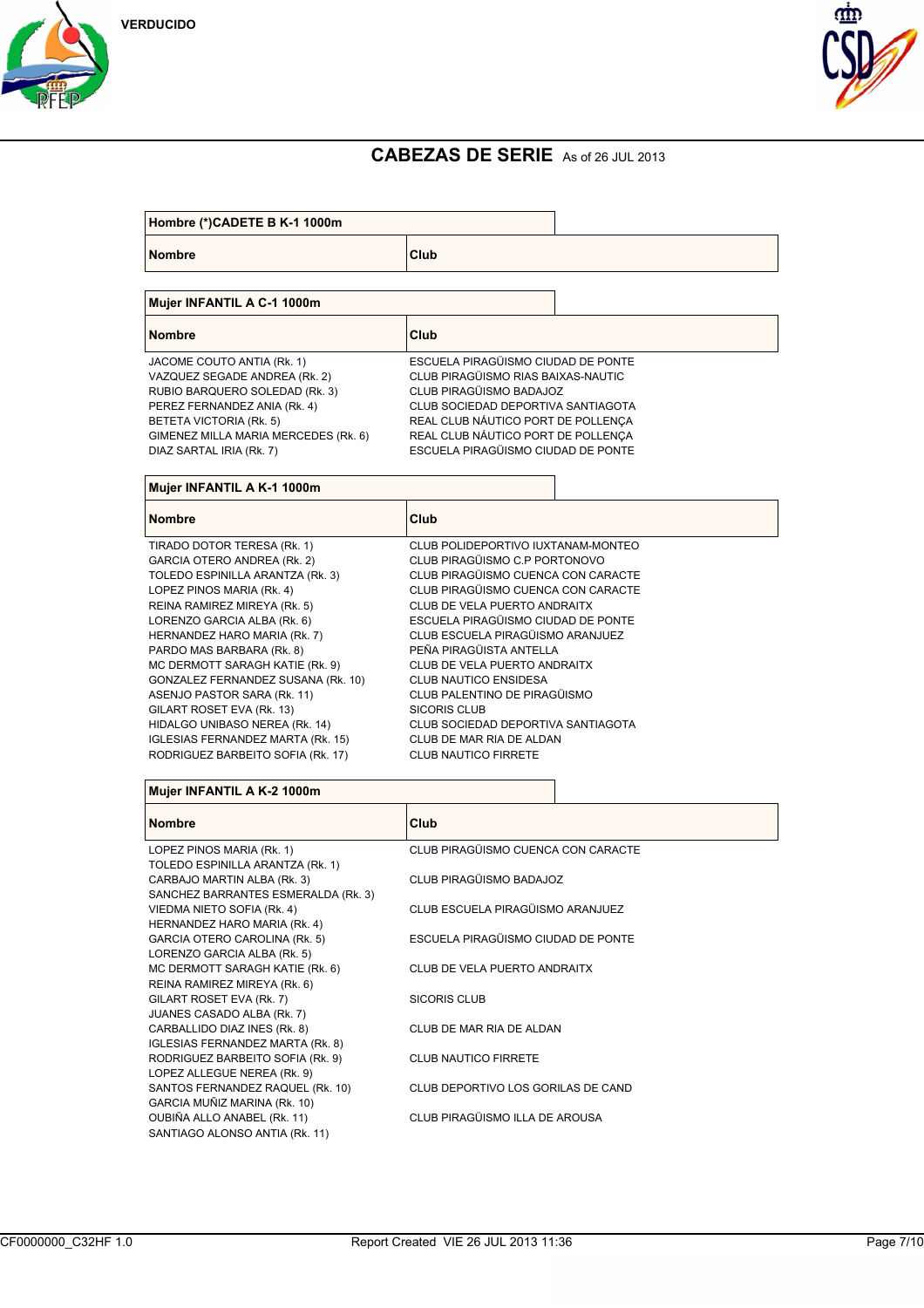





| <b>Nombre</b>                       | Club                             |
|-------------------------------------|----------------------------------|
|                                     |                                  |
| SANCHEZ TADEO IRENE (Rk. 13)        | ESCUELA PLACENTINA DE PIRAGÜISMO |
| SANGUINO ANAYA SOFIA (Rk. 13)       |                                  |
| SÁNCHEZ FRIGOLE LAURA (Rk. 14)      | CLUB NATACIO BANYOLES            |
| SERRAMITJANA RUBIROLA EMMA (Rk. 14) |                                  |
| SANTOS VELASCO LAURA (Rk. 15)       | REAL CLUB MARITIMO DE HUELVA     |
| DE MARTÍN HERNÁNDEZ CARMEN (Rk. 15) |                                  |
| LOPEZ OLIVARES ANE (Rk. 17)         | CLUB BARRIKA PIRAGUA TALDEA      |
| GANA FERNANDEZ IRENE (Rk. 17)       |                                  |
| CALVO MOYA NATALIA (Rk. 18)         | CLUB ESCUELA PIRAGÜISMO ARANJUEZ |
| MIHAYLOVA BOZHILOVA LIYA (Rk. 18)   |                                  |

| Mujer CADETE C-2 1000m                                                                                                                                                                                               |      |                              |  |
|----------------------------------------------------------------------------------------------------------------------------------------------------------------------------------------------------------------------|------|------------------------------|--|
| <b>Nombre</b>                                                                                                                                                                                                        | Club |                              |  |
| ARNAU ESPINOSA BELEN (Rk. 1)<br>PANIAGUA SENDIN ADRIANA (Rk. 1)                                                                                                                                                      |      | R.C.N. PALMA - O.S. LA CAIXA |  |
| CLUB PIRAGÜISMO RIAS BAIXAS-NAUTIC<br>CASTRO ARES PAULA (Rk. 2)<br>CASTRO OLIVEIRA ANGELA (Rk. 2)<br>FERNÁNDEZ MARTÍNEZ MARÍA DEL PILAR (Rk. 3) S. DPTIVA. REAL CIRCULO DE LABRADO<br>GONZÁLEZ MÁRQUEZ LUCÍA (Rk. 3) |      |                              |  |
|                                                                                                                                                                                                                      |      |                              |  |

| Mujer CADETE K-2 1000m                                                       |                                    |  |
|------------------------------------------------------------------------------|------------------------------------|--|
| <b>Nombre</b>                                                                | Club                               |  |
| DA COSTA PIÑEIRO RAQUEL (Rk. 1)                                              | CLUB NAUTICO PONTECESURES          |  |
| MORISON REY CAMILA ALDANA (Rk. 1)<br>HERNANDEZ RODRIGUEZ ANA ROSALIA (Rk. 3) | CLUB ESCUELA PIRAGÜISMO ARANJUEZ   |  |
| MARTIN VIZCAINO IRENE (Rk. 3)                                                |                                    |  |
| TORRES PEÑALOSA PATRICIA (Rk. 4)                                             | CENTRO NATACION HELIOS             |  |
| CHECA NEBOT BELEN (Rk. 4)                                                    |                                    |  |
| REMIS CUEVA ALBA (Rk. 5)                                                     | JAIRE AVENTURA-LOS RAPIDOS         |  |
| PEREA FERNANDEZ VALERIA (Rk. 5)<br>REY RODRIGUEZ BLANCA (Rk. 6)              | CLUB PIRAGUAS VILLAVICIOSA-EL GAIT |  |
| VILLAZON BUSTA AIDA (Rk. 6)                                                  |                                    |  |
| MIRAS VAZQUEZ IRENE (Rk. 7)                                                  | CLUB RIBERAS DO TAMBRE-TERNERA GAL |  |
| TOME PEREZ ANDREA (Rk. 7)                                                    |                                    |  |
| CARMONA QUEVEDO BEATRIZ (Rk. 9)                                              | ASOCIACION DEPORTIVA PINATARENSE   |  |
| STEPANISHCHEVA KRISTINA (RK. 9)<br>AGRA RODRIGUEZ CARMEN (Rk. 10)            | <b>CLUB KAYAK TUDENSE</b>          |  |
| ALEN JORGE MARTA (Rk. 10)                                                    |                                    |  |
| HERNANDEZ VELLISCA LUCIA (Rk. 11)                                            | CLUB PIRAGÜISMO CUENCA CON CARACTE |  |
| SAIZ MARTINEZ LUCIA (Rk. 11)                                                 |                                    |  |
| ZAMORANO MARCOS MAIALEN (Rk. 13)                                             | CLUB SOCIEDAD DEPORTIVA SANTIAGOTA |  |
| EXPOSITO GABARAIN MADDI (Rk. 13)                                             | ESCUELA PIRAGÜISMO CIUDAD DE PONTE |  |
| OUTEIRAL GALIANO NIQUEA (Rk. 16)<br>RODRIGUEZ VARELA NOELIA (Rk. 16)         |                                    |  |
| PÉREZ CANO SARA (Rk. 17)                                                     | REAL CLUB MARITIMO DE HUELVA       |  |
| OZORES ROMERO HELENA (Rk. 17)                                                |                                    |  |
| SANZ DELGADO ÁNGELA (Rk. 18)                                                 | S. DPTIVA. REAL CIRCULO DE LABRADO |  |
| ABANS FERNÁNDEZ CRISTINA (Rk. 18)                                            |                                    |  |
|                                                                              |                                    |  |

| Mujer INFANTIL B K-1 1000m |                                  |
|----------------------------|----------------------------------|
| <b>Nombre</b>              | Club                             |
| VIEDMA NIETO SOFIA (Rk. 1) | CLUB ESCUELA PIRAGÜISMO ARANJUEZ |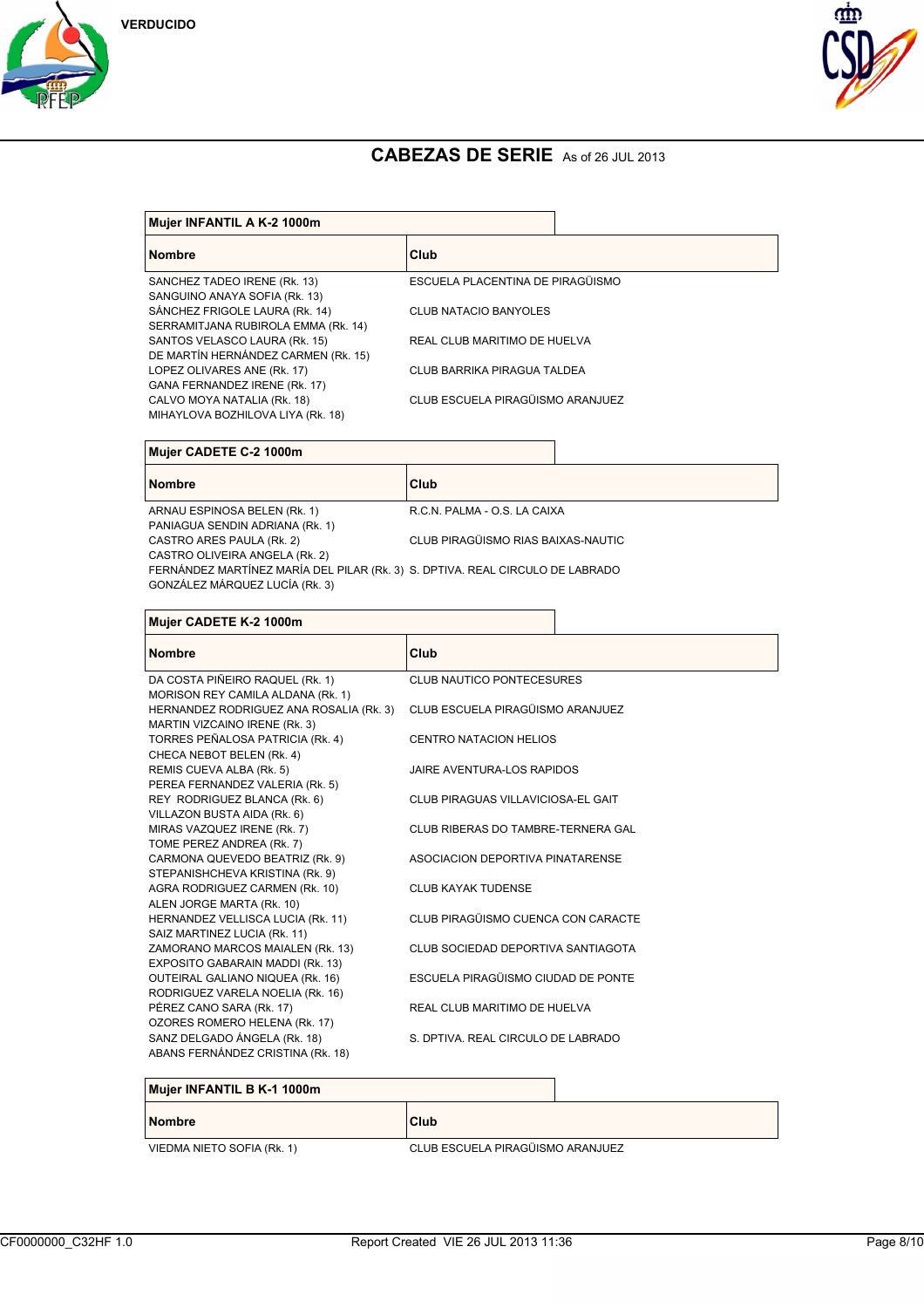





| Mujer INFANTIL B K-1 1000m               |                                    |                              |  |
|------------------------------------------|------------------------------------|------------------------------|--|
| <b>Nombre</b>                            | Club                               |                              |  |
| FERNANDEZ DOMINGUEZ MARIA (Rk. 2)        | CLUB P. FRESNO DE LA RIBERA-TRECIS |                              |  |
| CORRAL CARRASCO ESTHER (Rk. 3)           |                                    | CLUB DE VELA PUERTO ANDRAITX |  |
| PARDO BOUZAS REBECA (Rk. 4)              | CLUB AS TORRES-ROMERIA VIKINGA DE  |                              |  |
| MÁRQUEZ DE LA PLATA BLASCO MARÍA (Rk. 5) | CLUB DE PIRAGÜISMO LIPASAM         |                              |  |
| ARAUJO CANTO SOFIA (Rk. 6)               | CLUB KAYAK SIERO                   |                              |  |
| JUANES CASADO ALBA (Rk. 7)               | SICORIS CLUB                       |                              |  |
| LOPEZ MAYA ROSA MARIA (RK. 8)            | ASOCIACION DEPORTIVA PINATARENSE   |                              |  |
| MERINO FIGUEIRA ALDARA (Rk. 10)          | CLUB AS TORRES-ROMERIA VIKINGA DE  |                              |  |
| GANA FERNANDEZ IRENE (Rk. 12)            | CLUB BARRIKA PIRAGUA TALDEA        |                              |  |
| LARRINAGA PALACIO LAURA (Rk. 13)         | REAL GRUPO DE CULTURA COVADONGA    |                              |  |
| CARBAJO MARTIN MARINA (Rk. 14)           | CLUB PIRAGÜISMO BADAJOZ            |                              |  |
| GARCÍA RODRÍGUEZ AMPARO (Rk. 16)         | CLUB NAUTICO DE SEVILLA            |                              |  |
| LORDA FERNANDEZ PALOMA (Rk. 17)          | CLUB NATACIÓN LANGREO              |                              |  |
| DEL ALAMO ROBLEDO EMMA (Rk. 18)          | C.D.B. PIRAGUAMADRID               |                              |  |

| Mujer INFANTIL B K-2 1000m                                        |                                    |  |
|-------------------------------------------------------------------|------------------------------------|--|
| <b>Nombre</b>                                                     | Club                               |  |
| PARDO BOUZAS REBECA (Rk. 1)                                       | CLUB AS TORRES-ROMERIA VIKINGA DE  |  |
| MERINO FIGUEIRA ALDARA (Rk. 1)                                    |                                    |  |
| FERNANDEZ GONZALEZ TAMARA ISABEL (Rk. 2) CLUB PIRAGÜISMO CAMBADOS |                                    |  |
| DOMINGUEZ OTERO LAURA (Rk. 2)                                     |                                    |  |
| DE JORGE OUBIÑA VANESSA (Rk. 3)                                   | CLUB PIRAGÜISMO ILLA DE AROUSA     |  |
| SUAREZ POUSO SABELA (Rk. 3)                                       |                                    |  |
| MACHADO DE MIGUEL ANA (Rk. 4)                                     | CLUB DE PIRAGÜISMO LIPASAM         |  |
| MÁRQUEZ DE LA PLATA BLASCO MARÍA (Rk. 4)                          |                                    |  |
| MARIN PADIERNA SILVIA (Rk. 6)                                     | ASOCIACION DEPORTIVA PINATARENSE   |  |
| LOPEZ MAYA ROSA MARIA (Rk. 6)                                     |                                    |  |
| JAUME VALLBONA AGNES (Rk. 7)                                      | REAL CLUB NAUTIC PORTOPETRO        |  |
| MAGNASCO ROIG SARA (Rk. 7)                                        |                                    |  |
| FERNANDEZ ALVAREZ OLAYA (Rk. 8)                                   | JAIRE AVENTURA-LOS RAPIDOS         |  |
| HERNANZ DE LA MAZA ELISA (Rk. 8)                                  |                                    |  |
| ZARAGOZA HERNANDEZ ANDREA (Rk. 9)                                 | CLUB PIRAGÜISMO SILLA              |  |
| PRIMO DOMENECH RAQUEL (RK. 9)                                     |                                    |  |
| FOLGAR MARTINEZ MARTA (Rk. 11)                                    | CLUB PIRAGÜISMO RIAS BAIXAS-NAUTIC |  |
| TUBIO PEREZ NOELIA (Rk. 11)                                       |                                    |  |
| NAVEIRO PARADA ANTIA (Rk. 12)                                     | CLUB BREOGAN DO GROVE              |  |
| RODRIGUEZ BESADA ANGELA (Rk. 12)                                  |                                    |  |
| FACHADO NUÑEZ NATALIA (Rk. 13)                                    | CLUB NAUTICO O MUIÑO DE RIBADUMIA  |  |
| PEREZ ARAGUNDE MARIA (Rk. 13)                                     |                                    |  |
| CLAUSELL BUENO LLEDÓ (Rk. 14)                                     | <b>CLUB DE REGATAS BURRIANA</b>    |  |
| GIL PATON CLARA (Rk. 14)                                          |                                    |  |
| CORREA COUCE MARA (Rk. 15)                                        | <b>CLUB NAUTICO FIRRETE</b>        |  |
| GONZALEZ FARALDO ANA (Rk. 15)<br>CASTRO ARES MARIA (Rk. 16)       | CLUB PIRAGÜISMO RIAS BAIXAS-NAUTIC |  |
| TARRIO LAMPON MARIA (Rk. 16)                                      |                                    |  |

## **Mujer (\*)CADETE A C-1 1000m**

| <b>Nombre</b>                      | Club                               |
|------------------------------------|------------------------------------|
| DE ARACELI FIGUEIRAS MARIA (Rk. 1) | REAL CLUB NÁUTICO PORT DE POLLENÇA |
| PANIAGUA SENDIN ADRIANA (RK. 2)    | R.C.N. PALMA - O.S. LA CAIXA       |
| ARNAU ESPINOSA BELEN (Rk. 3)       | R.C.N. PALMA - O.S. LA CAIXA       |
| CARMONA QUEVEDO BEATRIZ (Rk. 4)    | ASOCIACION DEPORTIVA PINATARENSE   |
| CASTRO ARES PAULA (Rk. 5)          | CLUB PIRAGÜISMO RIAS BAIXAS-NAUTIC |